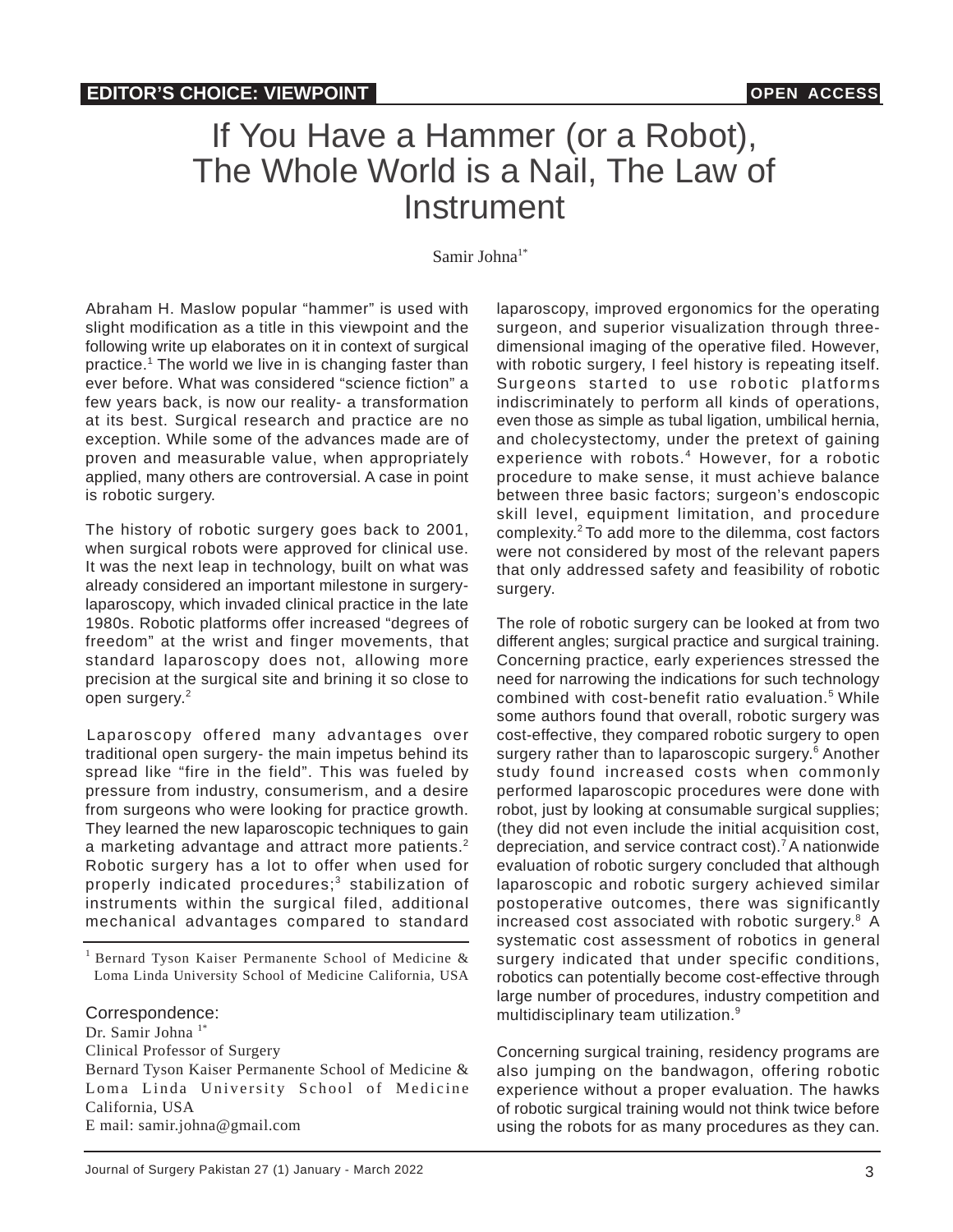They use the same argument their compatriots in surgical practice use:

1). Superior outcomes with the robots. However, evidence suggests that any potential benefits are only meaningful in advanced surgical procedures (e.g., low anterior resection of the colon, trans-hiatal esophagectomy, total gastrectomy, radical prostatectomy, etc.).

2). Obtain experience and build confidence with the use of robots. However, this is only an assumption. It defies the notion of "deliberate practice", which is defined as "individualized training activities to improve specific aspects of an individual's performance through repetition and successive refinement."<sup>10</sup> This assumes that a difficult skill or procedure is broken into several steps. The learner is guided through each of the steps repeatedly until mastered before moving to the next step. If we want a trainee to master robotic total gastrectomy, we must encourage deliberate practice on total gastrectomy by breaking the procedure into several steps, not by gaining experience on robotic cholecystectomy. Adding more robotic cholecystectomies will not improve his or her skills in performing robotic gastrectomy.

3). Ergonomic advantage to the operating surgeon. However, so far, there is no solid evidence to support this notion. In one study, changes in the surgeon's postural stability and muscular strength were similar following laparoscopic and robotic surgery. Capturing and measuring surgical fatigue remains elusive.<sup>11</sup>

The" side effects" of training residents on robots remain a major concern. In one study, offering such experience left a significant negative impact on laparoscopic case volume. The increased operative time and hospital costs were substantial.<sup>12</sup> Another concern that is often overlooked is future expectations from the graduating surgical residents. A flashback from the laparoscopic era reminds us how trying to complete every cholecystectomy by laparoscopy left a major gap in the ability of the graduates to convert into open cholecystectomy when needed. Many surgical residents graduated without performing one case of open cholecystectomy, much less learning how to perform an open common bile duct exploration. Trying to do every cholecystectomy with robot will curtail the ability of the residents to perform laparoscopic cholecystectomy. Furthermore, is our healthcare system expected to provide robotic platforms to every hospital where those graduates are expected to practice? What we need is "bread and butter" general surgeons to take care of the masses, not necessarily surgeons who

cannot practice in the absence of robots- our social contract with the communities we serve.

The" side effects" of the robots themselves are underreported. In a report published in the Journal of Healthcare Quality, out of almost a million robotic cases (from year 2000 to 2013), only 245 complications including 71 deaths, were reported to the FDA. This is a relatively small number for a new and complex technology.<sup>13</sup> Unless a system is created to collect data independently and transparently, surgeons and systems they work in, will abuse robots in the community. Poorly trained surgeons will continue to harm patients with their "cool gadgets" because they do not want to be left behind. They feel compelled to offer what next door surgeon is offering to stay in business.

There is no question that robotic surgery is here to stay. The issue is not endorsing the technology, rather, it is the proper application of the technology to ensure high quality, cost-effective care through proper selection of patients and procedures that are best served by robotic surgery.

## **REFERENCES:**

- 1. Maslow AH. The Psychology of Science. 1966: New York: Harper & Row. PP:15.
- 2. Wilson EB. The evolution of robotic general surgery. Scand J Surg. 2009;98:125-9. doi: 10.1177/145749690909800208.
- 3. Herron DM, Marohn M. SAGES-MIRA Robotic Surgery Consensus Group. A consensus document on robotic surgery. Surg Endosc. 2008;22:313-25. doi: 10.1007/s00464-007- 9727-5.
- 4. Jayaraman S, Davies W, Schlachta CM. Getting started with robotics in general surgery with cholecystectomy: the Canadian experience. Can J Surg. 2009 ;52:374-8.
- 5. Giulianotti PC, Coratti A, Angelini M, Sbrana F, Cecconi S, Balestracci T, et al. Robotics in general surgery: personal experience in a large community hospital. Arch Surg. 2003;138:777- 84. doi: 10.1001/archsurg.138.7.777.
- 6. Salman M, Bell T, Martin J, Bhuva K, Grim R, Ahuja V. Use, cost, complications, and mortality of robotic versus nonrobotic general surgery